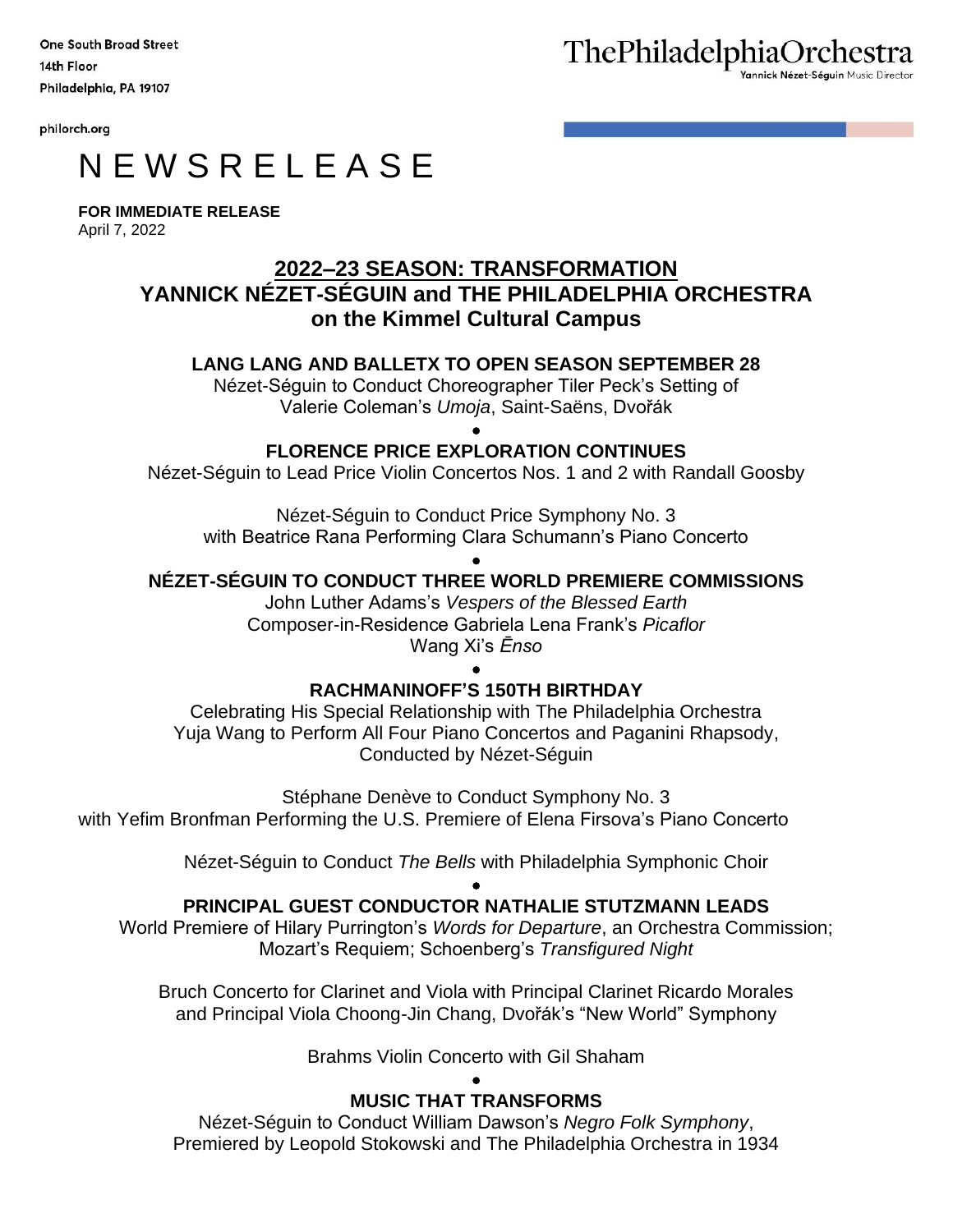Nézet-Séguin to Conduct Farrenc's Symphony No. 3 alongside Brahms's Piano Concerto No. 2 with Seong-Jin Cho

Aaron Diehl Trio to Perform Mary Lou Williams's *Zodiac Suite*

Jennifer Koh to Perform World Premiere of Nina Young's *Traces*, for violin and orchestra

Roderick Cox to Lead John Adams's *Dr. Atomic Symphony*

Nézet-Séguin to Conduct Mahler's Symphony No. 4 with Pretty Yende, Sheku Kanneh-Mason in Haydn's Cello Concerto in D major

William Eddins to Conduct Tchaikovsky Violin Concerto with Hilary Hahn and First Philadelphia Orchestra Performances of Coleridge-Taylor Perkinson's Sinfonietta No. 1

Innovative Dance Company Brian Sanders' JUNK Returns for Shchedrin's *Carmen* Suite

Emanuel Ax, Leonidas Kavakos, and Yo-Yo Ma to Perform One-Night-Only Recital of Beethoven Trios

#### • **FILM SERIES: Big Screen, Full Orchestral Sound**

*Home Alone The Muppet Christmas Carol Marvel Studios' Black Panther*

## • **FAMILY CONCERTS RETURN**

Including "Who Is Florence Price?" Program with Students from the Special Music School at Kaufman Music Center

#### • **OUR CITY, YOUR ORCHESTRA**

Collaborations with the Diverse Communities of Philadelphia

#### • **HEARTOGETHER PODCAST**

Conversations on Social Justice, Creative Equity, and the Musical World

(*Philadelphia*, April 7, 2022)— After more than two years of transition and evolution, The Philadelphia Orchestra and Music Director Yannick Nézet-Séguin announce a fresh musical vista with bright horizons, the **2022–23 Season: TRANSFORMATION**. Influenced by our time, humanity, and progress, the season reflects a reborn institution with a collaborative artistic vision. The full press kit for the 2022–23 season, including a complete chronological calendar, can be found [here.](https://www.philorch.org/globalassets/philadelphia-orchestra/press-room/2022-23-season/22-23-season-chron.pdf)

"Transition has defined these times. Within that idea lives transformation, and beautiful new musical horizons," said Nézet-Séguin. "Musical transformation can be inspired by composers and conductors, ideas and themes, artists and repertoire. The 2022–23 season of The Philadelphia Orchestra is a diverse mosaic of all these aspects. I see connections between Florence Price's music from the last century and the work and ideas of Composer-in-Residence Gabriela Lena Frank and John Luther Adams, which bring us into the present. When we perform the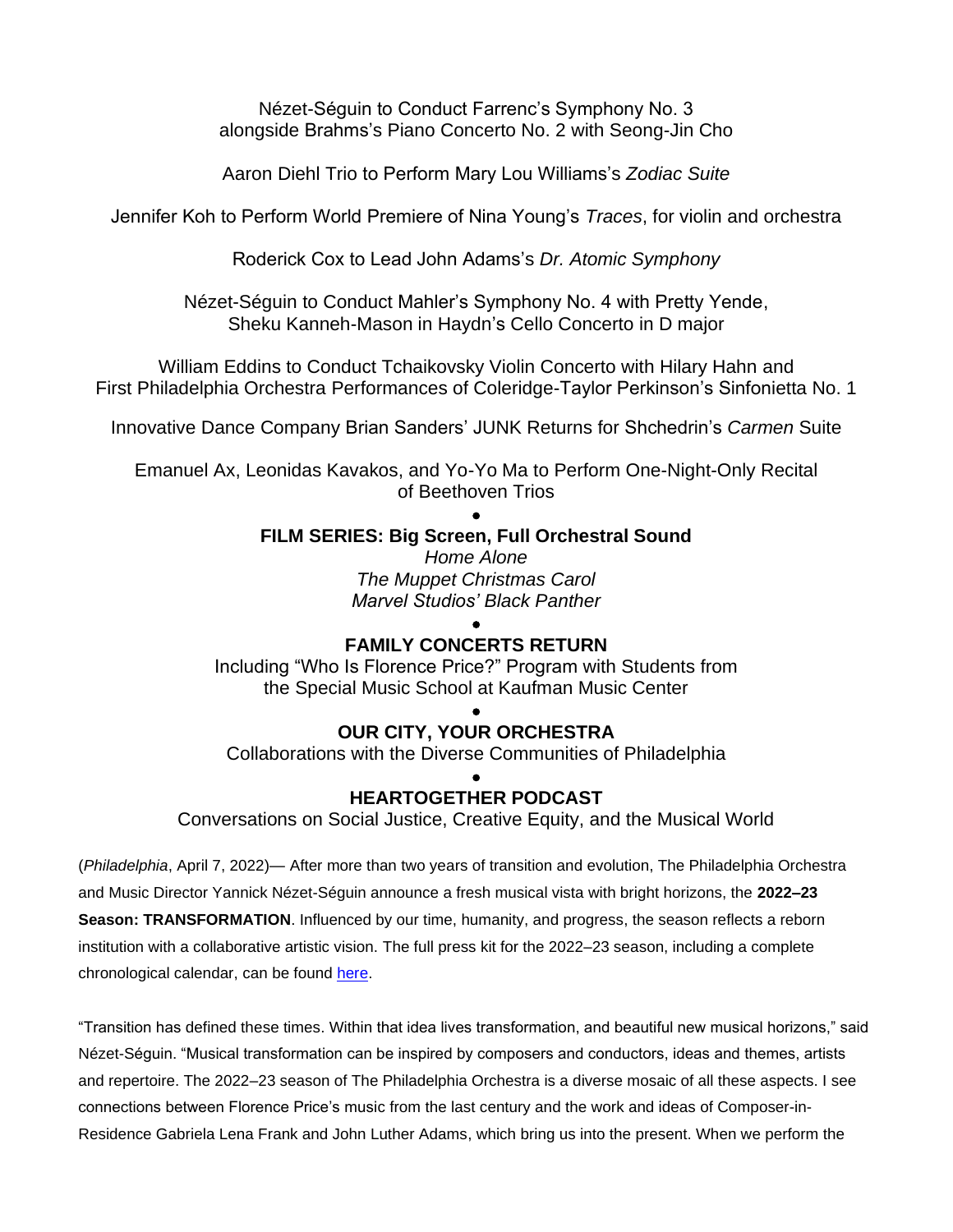world premieres of Gabriela's *Picaflor* and John's *Vespers of the Blessed Earth*, there is common ground to discover, a continuum of music that points us to the future."

"These past years have proven, again, the necessity of collaboration for society to thrive, and the essential role music plays in moving us forward with the most positive spirit," said Matías Tarnopolsky, president and CEO of The Philadelphia Orchestra and Kimmel Center, Inc. "Every day, we work to ensure that The Philadelphia Orchestra has ever deeper connection to audiences, and integral meaning in the lives of all Philadelphians and beyond. With Yannick and the Orchestra as our guides and inspiration, we bring people together, build connection and association, and create meaning through music."

Celebrating his eleventh season with The Philadelphia Orchestra, Music Director Yannick Nézet-Séguin will open the 2022–23 season on September 28 with a special program featuring **Lang Lang** performing Saint-Saëns's Piano Concerto No. 2 and contemporary ballet company **BalletX** making its Philadelphia Orchestra debut in choreographer Tiler Peck's setting of Valerie Coleman's *Umoja, Anthem for Unity* (which the Orchestra commissioned and premiered in 2019). In October, the Orchestra's exploration and celebration of the music of Florence Price will continue, as Nézet-Séguin leads the first Philadelphia Orchestra performances of her Violin Concertos Nos. 1 and 2 with **Randall Goosby** (October 6–9) and her Third Symphony (October 27, 29–30). The Orchestra will also commemorate Sergei Rachmaninoff's 150th birthday with performances of *The Bells* (October 6–9), all four piano concertos and the Rhapsody on a Theme of Paganini with Yuja Wang (January 26–February 5), and the Third Symphony (February 23–25).

#### **Music that Transforms**

Women artists continue to be at the forefront of The Philadelphia Orchestra's seasons. Commissions by a number of composers who participated in the Orchestra's 2018 composer showcase will receive their long-awaited premieres—delayed by the pandemic—during the 2022–23 season. **Hilary Purrington's** *Words for Departure*, a choral work that reflects on relationships in our changing world, will be performed October 20–23. Featuring the poetry of Louise Bogan, *Words for Departure* was composed in the early months of the pandemic as a meditation on the importance of investing in others and examining how we treat one another. Principal Guest Conductor Nathalie Stutzmann will lead the Orchestra and the Philadelphia Symphonic Choir in this performance alongside Arnold Schoenberg's *Transfigured Night* and Mozart's Requiem. Also receiving world premieres are **Nina Young's**  *Traces***, for violin and orchestra** with violinist Jennifer Koh, an Orchestra co-commission (November 17–19) and **Wang Xi's** *Ensō*, named for a sacred Buddhist symbol meaning circle, that considers the flow and togetherness of nature and people, also an Orchestra commission (December 8–10).

The Orchestra will bring its latest collaboration with **Brian Sanders' JUNK** from the Digital Stage to the Verizon Hall stage with a performance of Shchedrin's *Carmen* Suite. JUNK, known for its physically intense performance experiences and innovative style, will transform Shchedrin's music into an immersive, modern *Carmen.* Kensho Watanabe will return to lead these concerts, which also feature Lili Boulanger's *Of a Sad Evening* and Stravinsky's *Firebird* Suite (March 10–12).

The Orchestra will also continue its exploration of works by artists whose voices have been historically underrepresented. Nézet-Séguin will lead an ongoing celebration of works by **Florence Price**, with performances of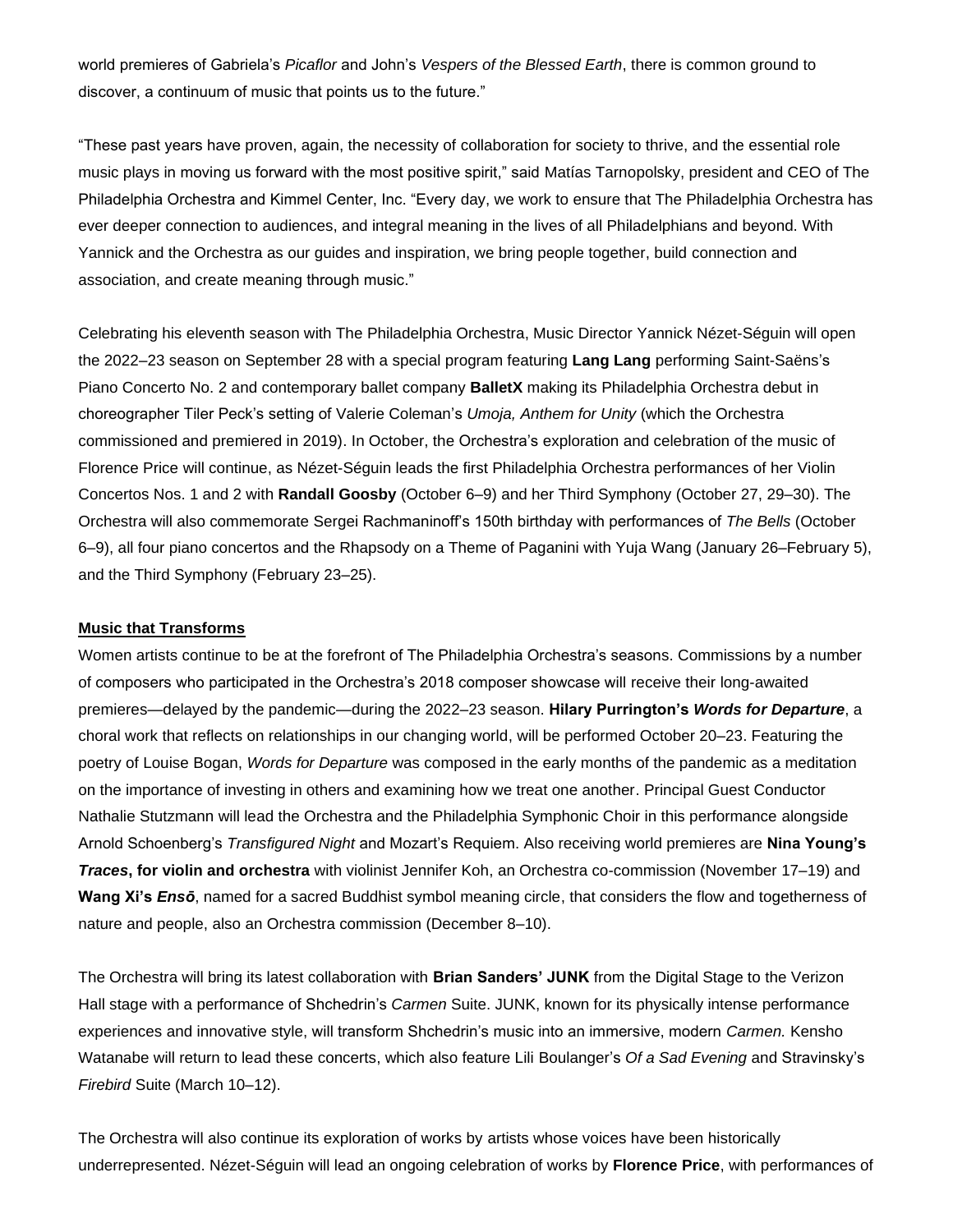her two violin concertos (October 6–9) and her Symphony No. 3, composed amid the Chicago Renaissance. Nézet-Séguin will conduct the Symphony alongside the first Philadelphia Orchestra performances of **Clara Schumann**'s Piano Concerto with Beatrice Rana (October 27, 29–30).

On November 14, 1934, Leopold Stokowski and The Philadelphia Orchestra gave the world premiere of **William Dawson's** *Negro Folk Symphony*, one of the first works by a Black composer to be premiered by a major American orchestra. Now, almost 90 years later, Nézet-Séguin and the Philadelphians will present this emotional and personal work, inspired by traditional spirituals (February 2–3). In addition, pianist Aaron Diehl will return, bringing with him the Aaron Diehl Trio, to join the Orchestra in its first performances of **Mary Lou Williams's**  *Zodiac Suite*, a genre-crossing work inspired by musicians born under each of the astrological signs. Cristian Măcelaru will conduct the program, which also features Strauss's *Also sprach Zarathustra* (April 13–14, 16).

In a musical exploration of the environment and the fragility of nature, Nézet-Séguin and the Orchestra will be joined by Philadelphia-based choral group The Crossing (in its Philadelphia Orchestra debut) for the world premiere of **John Luther Adams's** *Vespers of the Blessed Earth*, an Orchestra commission (March 30, April 1–2). Driven by a deep concern for the state of the earth and the future of humanity, Adams composed *Vespers* as a reflection on humanity's impact on the planet. The world premiere will take place alongside Stravinsky's *The Rite of Spring*.

Bringing the season to a triumphant finale, Nézet-Séguin will lead the world premiere of **Composer-in-Residence Gabriela Lena Frank's** *Picaflor*, the retelling of a traditional Peruvian creation myth about a picaflor*,* or hummingbird, that pollinates the world and its varying wildlife, giving birth to a vibrant and complex earth. To share a message of environmental consciousness and cultural inclusivity, this community commission will be told through the voices of Philadelphians. The experiences and personal origin stories of students and teachers from the School District of Philadelphia will inspire the text, and students and teachers from Esperanza will help to create a visual art component. Nézet-Séguin will conduct the world premiere alongside Berlioz's *Symphonie fantastique* (May 11– 13).

#### **Rachmaninoff 150**

*"Philadelphia has the finest orchestra I have ever heard at any time or any place in my whole life. I don't know that I would be exaggerating if I said that it is the finest orchestra the world has ever heard."—Sergei Rachmaninoff* 

The Philadelphia Orchestra will commemorate the 150th birthday of Sergei Rachmaninoff and his longstanding relationship with, and love for, the Orchestra. **Yuja Wang** will join Nézet-Séguin and the Orchestra for two weeks of performances featuring the composer's four piano concertos and the Rhapsody on a Theme of Paganini (January 26–27 and February 4–5). Nézet-Séguin will also lead performances of *The Bells* (October 6–9) and former Principal Guest Conductor Stéphane Denève will lead his Symphony No. 3 (February 23–25).

Rachmaninoff's close, collaborative relationship with The Philadelphia Orchestra began in November 1909, during his initial three-month tour of America. His second appearance with the ensemble took place in March 1919. The following season, the Orchestra presented an all-Rachmaninoff program in February 1920, featuring the composer performing his Piano Concerto No. 3 and Stokowski conducting the American premiere of *The Bells.* Stokowski and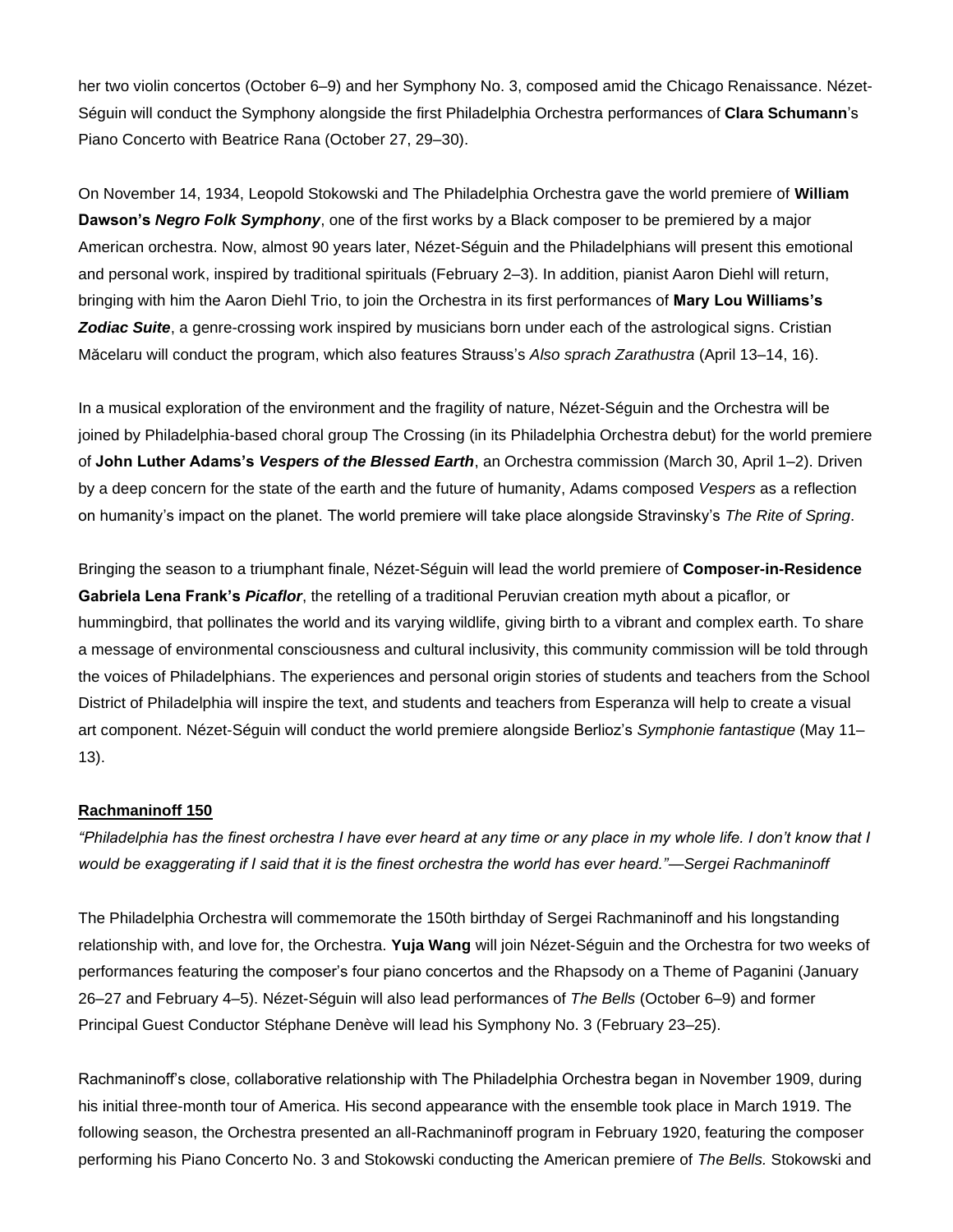The Philadelphia Orchestra performed and recorded with Rachmaninoff many times in the 1920s and 1930s and gave the world premieres of five of his compositions while he was alive: the Piano Concerto No. 4 (with the composer as soloist) and Three Russian Songs in March 1927, the Rhapsody on a Theme of Paganini in November 1934 (with the composer as soloist), the Third Symphony in November 1936, and Symphonic Dances in January 1941. (It also gave the world premiere of Act I from his opera *Monna Vanna* in August 1984.)

#### **Additional Season Highlights**

The Orchestra's 2022–23 season will feature the return of many fan favorites alongside thrilling debuts. Audiences will hear music they know and love and discover new works performed by some of today's leading musical voices.

- **Daniil Trifonov** will return to join Nézet-Séguin and the Orchestra for Opening Weekend performances of Liszt's Piano Concerto No. 1 alongside Valerie Coleman's *Umoja, Anthem for Unity* and Dvořák's Symphony No. 8 (September 30–October 2)
- **Hilary Hahn** will perform Tchaikovsky's Violin Concerto with **William Eddins** on the podium; the concerts will also feature the first Philadelphia Orchestra performances of Coleridge-Taylor Perkinson's Sinfonietta No. 1 (October 13–15)
- **Bramwell Tovey** will conduct the Orchestra in Holst's *The Planets* (November 17–19)
- **Principal Clarinet Ricardo Morales** and **Principal Viola Choong-Jin Chang** will take center stage as soloists in Bruch's Concerto for Clarinet and Viola with Principal Guest Conductor Nathalie Stutzmann (December 1–3)
- In a program led by Nézet-Séguin, **Sheku Kanneh-Mason** will perform Haydn's Cello Concerto in D major in his Philadelphia Orchestra debut; the program will also feature soprano **Pretty Yende** in Mahler's Symphony No. 4 (December 8–10)
- **Roderick Cox** will make his Philadelphia Orchestra debut conducting the first Philadelphia Orchestra performances of John Adams's *Dr. Atomic Symphony*, Ravel's Suite No. 2 from *Daphnis and Chloé*, and **Augustin Hadelich** in Sibelius's Violin Concerto (January 13–14)
- Nézet-Séguin will lead the Orchestra in its first performances of Louise Farrenc's Symphony No. 3 and **Seong-Jin Cho** in Brahms's Piano Concerto No. 2 (January 19–21)
- **Gil Shaham** will return to perform Brahms's Violin Concerto on a program also featuring Brahms's Symphony No. 1, led by Principal Guest Conductor Nathalie Stutzmann (February 9–11)
- **Yefim Bronfman** will return to perform the United States premiere of Elena Firsova's Piano Concerto, a Philadelphia Orchestra co-commission, in a program led by **Stéphane Denève** (February 23–25)
- **Emanuel Ax** will play Mozart's Piano Concerto No. 18 (March 3-5)
- Pianist **Emanuel Ax**, violinist **Leonidas Kavakos**, and cellist **Yo-Yo Ma** will perform a special one-nightonly recital of Beethoven trios (March 18) (This does not include The Philadelphia Orchestra)
- **Dalia Stasevska** will make her Philadelphia Orchestra debut leading **Wayne Marshall**, also in his Philadelphia Orchestra debut, in Poulenc's Organ Concerto alongside the first Philadelphia Orchestra performances of Andrea Tarrodi's *Liguria* and Sibelius's Symphony No. 5 (March 23–25)
- **Inon Barnatan** will perform Mozart's Piano Concerto No. 24, led by **Karina Canellakis**; the program will also feature Julia Perry's Study for Orchestra and Beethoven's Symphony No. 3 ("Eroica") (April 20 and 22)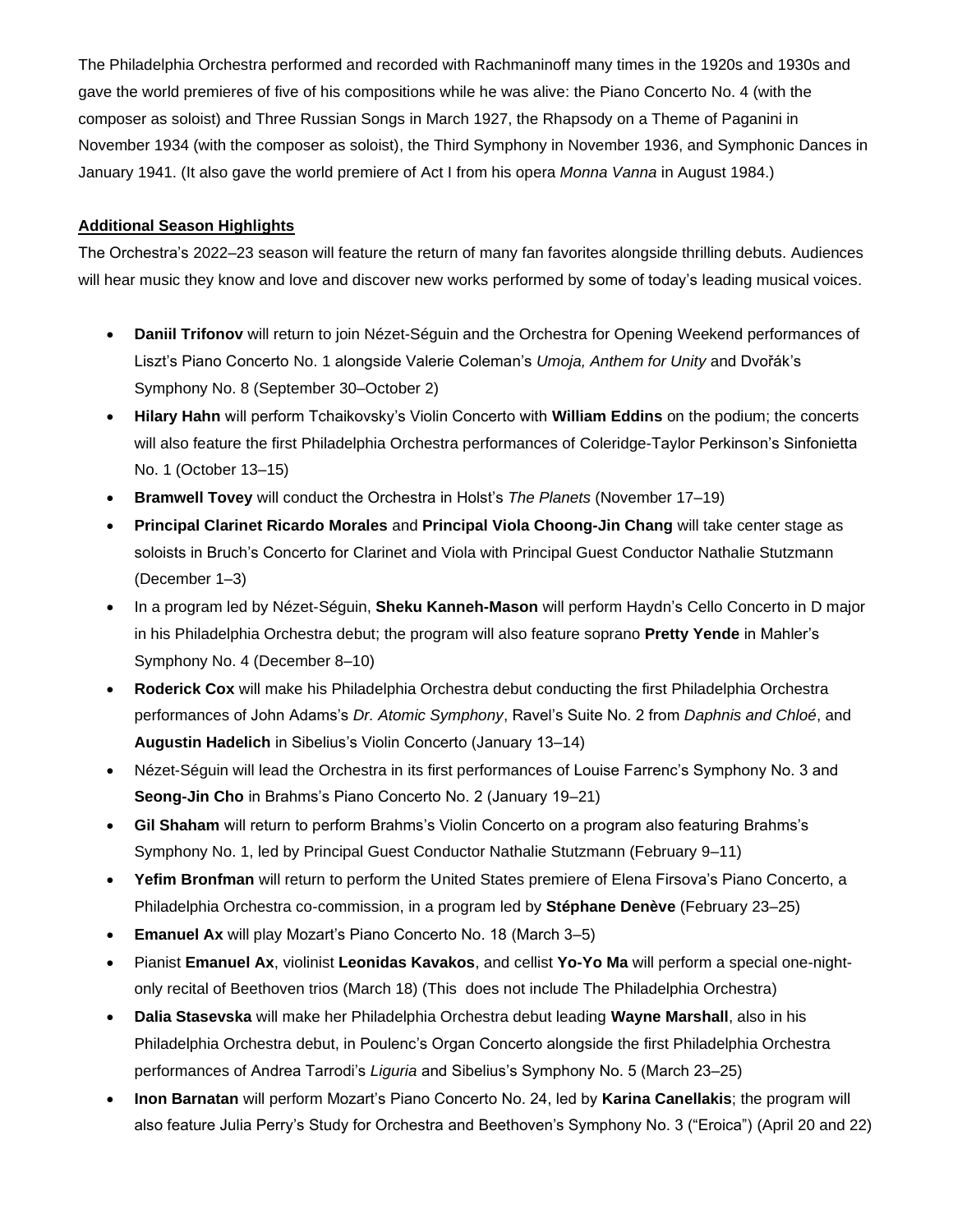- **Principal Oboe Philippe Tondre** will feature in Strauss's Oboe Concerto with **Matthias Pintscher** in his Philadelphia Orchestra conducting debut (April 29–30)
- **Nézet-Séguin** will lead performances of two of Bruckner's sacred works, "Christus factus est" and the Te Deum, in addition to his final, and unfinished, Symphony No. 9 (May 5–6)

### **Film Series**

The Philadelphia Orchestra's film series will bring audiences into the middle of the action as the Orchestra performs timeless scores live alongside beloved films:

- Audiences can relive their favorite moments in *Home Alone* as the Orchestra plays John Williams's Oscarnominated score of this family favorite (November 25–27)
- With some help from Jim Henson Productions, the Orchestra will usher in the magic of the holiday season with *The Muppet Christmas Carol* (December 17–18)
- The Orchestra will perform Ludwig Göransson's Oscar-winning score for Marvel Studios' *Black Panther* while audiences enjoy the groundbreaking film (March 17–19)

#### **Family Concerts Return**

Following a hiatus due to the COVID-19 pandemic, the Orchestra's Family Concerts will return during the 2022–23 season. Tailored for children ages six to 12, Family Concerts ignite the imagination and inspire the next generation of music lovers. All Family Concerts are sensory friendly and preceded by Pre-Concert Adventures, interactive explorations of music tied to the theme of the concert. The following Saturday morning programs will take place throughout the season:

- **Prokofiev's Peter and the Wolf:** Conductor Lina Gonzalez-Granados and Narrator Michael Boudewyns will take audiences on a journey through Prokofiev's *Peter and the Wolf*, offering the perfect introduction to instruments of the orchestra (October 15)
- **Children's Holiday Spectacular:** Aram Demirjian will lead this festive celebration of Christmas favorites and sing-alongs (December 10)
- **Peer Gynt:** The Orchestra and Enchantment Theatre Company will take audiences on an exploration of Grieg's *Peer Gynt* Suite, popularized by Looney Tunes, Tim Burton, and *The Simpsons* (February 11)
- **Who Is Florence Price?:** The Philadelphia Orchestra will team up with students from the Special Music School at Kaufman Music Center to introduce young listeners to Florence Price, the pioneering Black composer whose work was tragically overlooked during her lifetime (March 25)

#### **2022–23 Season Subscriptions**

Subscription packages go on sale April 7, 2022, at 12 PM ET and Create-Your-Own series will be available beginning May 9, 2022, at [www.philorch.org/transform](http://www.philorch.org/transform) or 215.893.1955. Subscribers to Verizon Hall concerts can enjoy increased flexibility in ticketing with fee-free exchanges. Single tickets will go on sale mid-August.

#### **The Digital Stage Continues**

Digital Stage concerts will return with presentations available for at-home streaming. Subscribers can add Digital Stage programs for \$10 each. The high-resolution digital performances are accessible on mobile devices,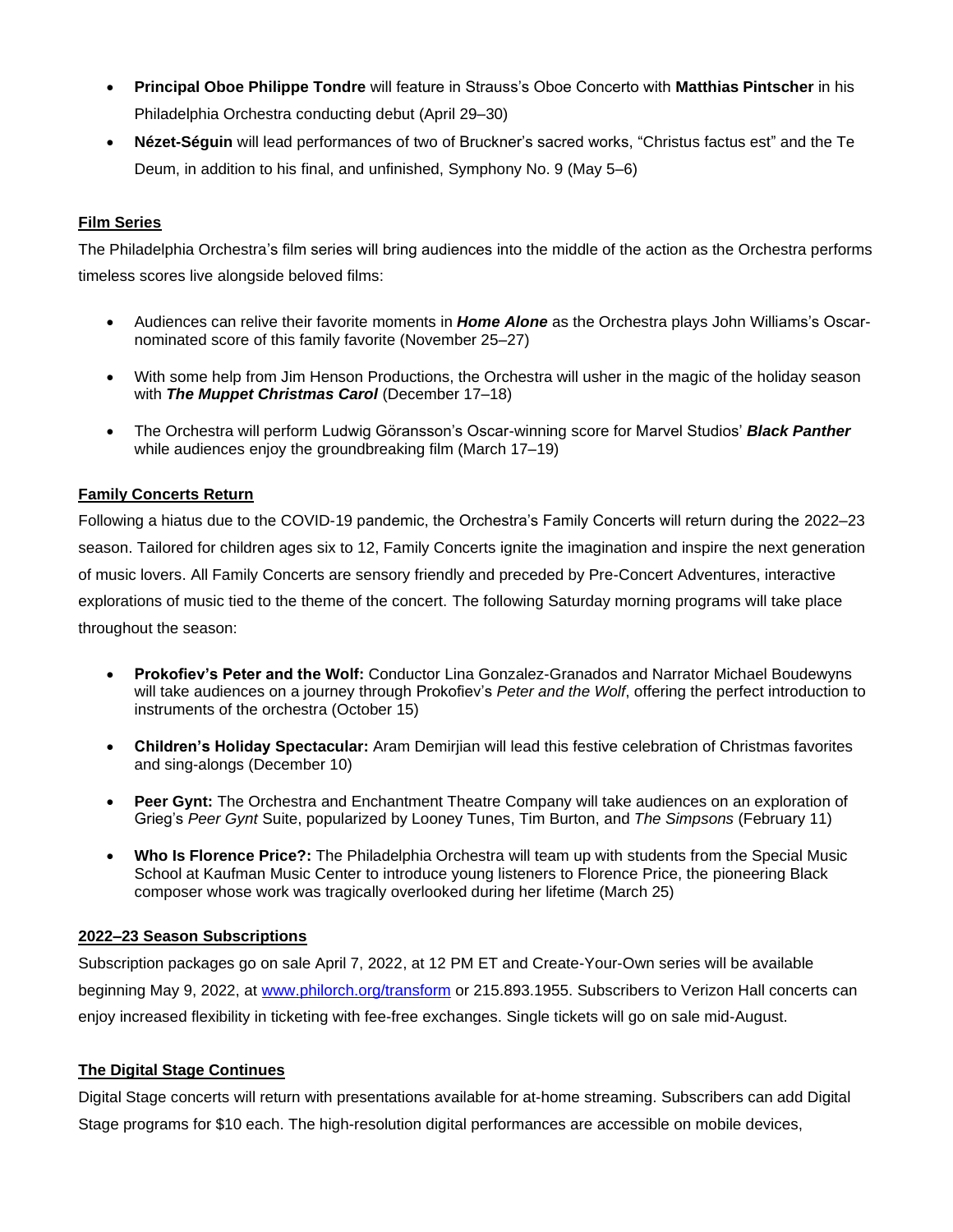computers, and TV via Chromecast and similar apps. Digital Stage performances begin with a real-time stream,

after which they are available on demand for one week.

Lead support for the Digital Stage is provided by: Claudia and Richard Balderston Elaine W. Camarda and A. Morris Williams, Jr. The CHG Charitable Trust Edith R. Dixon Innisfree Foundation Gretchen and M. Roy Jackson Dr. Richard M. Klein Neal W. Krouse John H. McFadden and Lisa D. Kabnick The Andrew W. Mellon Foundation Leslie A. Miller and Richard B. Worley Ralph and Beth Muller Neubauer Family Foundation William Penn Foundation The Pew Center for Arts and Heritage Peter and Mari Shaw Dr. and Mrs. Joseph B. Townsend Waterman Trust Constance and Sankey Williams Wyncote Foundation

#### *Your* **Philadelphia Orchestra**

Together with partners in the Philadelphia region, and with thinkers from far and wide, the free digital series **Our City, Your Orchestra** and the podcast series **HearTOGETHER** have helped to share stories that inspire, connect, challenge, and unite through the power of music. Both series will continue in the 2022–23 season.

Originally designed as a way to support Black-owned businesses, non-profit institutions, and other iconic Philadelphia locations affected by the COVID-19 pandemic, Our City, Your Orchestra connects The Philadelphia Orchestra with communities through music and dialog and celebrates the diversity and vibrancy of the Philadelphia region. Musical selections are chosen specifically for, and in collaboration with, each partner organization to showcase its unique mission, and interviews help tell the inspiring stories of each location. Upcoming episodes will feature organizations advocating for change, sites of historical significance, and businesses that represent and serve resilient communities. Details will be announced at a later date. Episodes will be released on the first and 15th of each month at [www.philorch.org/ocyo](http://www.philorch.org/ocyo) and will remain available online for viewing at any time. Our City, Your Orchestra is supported in part by the William Penn Foundation, with additional support provided through the PNC Arts Alive initiative, the National Endowment for the Arts, and the Presser Foundation.

The HearTOGETHER podcast is a space for honest conversations about music, social justice, and the lived experiences that inform and drive artists, academics, and activists working toward a more equitable and inclusive future for music. Details about season 3 will be announced at a later date. New episodes of HearTOGETHER will be released on the first Friday of each month on [Apple Podcasts,](https://podcasts.apple.com/us/podcast/heartogether-podcast/id1533149053) [Spotify,](https://open.spotify.com/show/6ZUpgRFsWBbBqKh1NYlzNl) and [more,](https://www.buzzsprout.com/1364857) as well as at [www.philorch.org/heartogether.](https://www.philorch.org/your-philorch/learn-more/heartogether/) HearTOGETHER is supported by lead corporate sponsor Accordant Advisors. Additional support has been provided by the National Endowment for the Arts.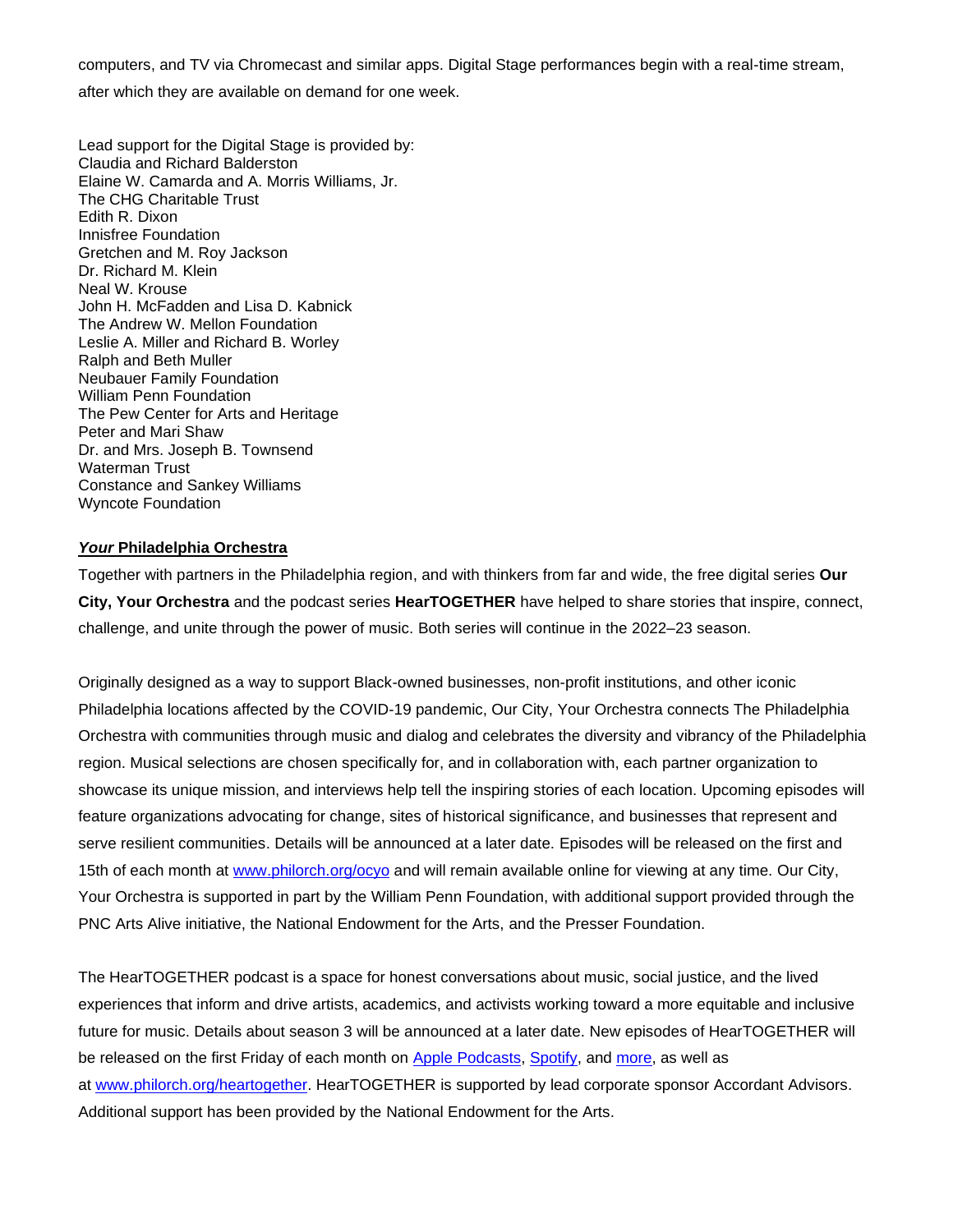In partnership with the School District of Philadelphia, The Philadelphia Orchestra will continue its free ticket program for School District teachers, administrators, and staff. Designed to give back to those who devote so much to the children and communities of Philadelphia, **APPLE (Appreciation Program for PhilaSD Leaders in Education)** offers School District employees free general admission and Digital Stage tickets to concerts throughout the 2022–23 season. The APPLE program is funded in part by the Nancy and William A. Loeb Student Education Fund.

The Orchestra's **Student Circle** program for high school, undergraduate, and graduate college/university students will also continue. For \$25 a year, members get access to \$8 tickets for select Verizon Hall concerts, free access to all 2022–23 Digital Stage concerts, and additional opportunities throughout season. The Student Circle program is funded in part by the Amy P. Goldman Foundation and an anonymous donor.

#### **Summer with The Philadelphia Orchestra**

The Philadelphia Orchestra will proudly return to its three summer homes for concerts in 2023. Tickets for these residencies will go on sale at a later date.

The Orchestra will return to its Philadelphia summer home, the **Mann Center for the Performing Arts**, in the heart of Fairmount Park, for special performances under the stars. For more information, visit [www.manncenter.org.](http://www.manncenter.org/)

High atop the Rocky Mountains, the Orchestra will perform at the **Bravo! Vail Music Festival** in Colorado. Hailed as one of the Top 10 "Can't Miss" Classical Music Festivals in the United States by NPR, Bravo! Vail is the only festival in North America to host four acclaimed orchestras in a single season. For more information, visit [www.bravovail.org.](http://www.bravovail.org/)

Built for The Philadelphia Orchestra and New York City Ballet (NYCB) and opened in 1966, the **Saratoga Performing Arts Center** (SPAC) is the summer home of The Philadelphia Orchestra, NYCB, and Chamber Music Society of Lincoln Center. SPAC is located in Saratoga Springs, New York, a world-class cultural destination with exceptional museums, bookstores, theater, music and dance across all genres. A city full of historic architecture and green space, with close proximity to Lake George and the majestic Adirondacks, makes it the perfect confluence of man-made beauty and natural beauty. For more information, visit [www.spac.org.](http://www.spac.org/)

**[About The Philadelphia Orchestra](https://www.philorch.org/your-philorch/meet-your-orchestra/) [About Yannick Nézet-Séguin](https://www.philorch.org/your-philorch/meet-your-orchestra/conductors/yannick-nezet-seguin/) [About Nathalie Stutzmann](https://www.philorch.org/your-philorch/meet-your-orchestra/conductors/nathalie-stutzmann/) [About the 2022–23 Season](https://www.philorch.org/transform)  About the [Digital Stage](https://www.philorch.org/performances/our-season/digital-stage/) [Our Commitment to Inclusion, Diversity, Equity, and Access Strategies \(IDEAS\)](https://www.philorch.org/your-philorch/learn-more/inclusion-diversity-equity-and-access-strategies/)**